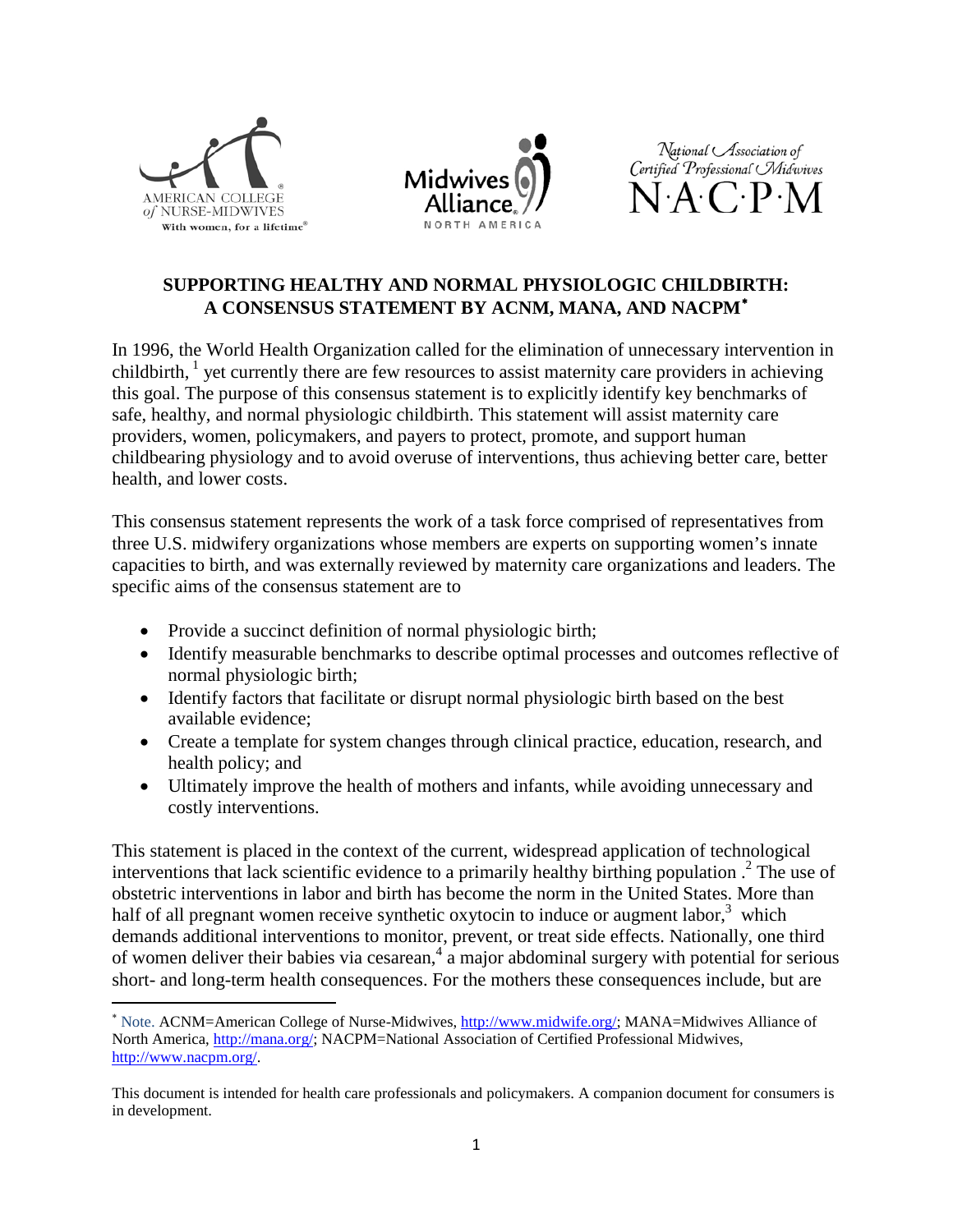not limited to, postoperative infections, chronic pain, future cesarean births, and placental complications that can lead to hemorrhage, hysterectomy, and rarely, death.<sup>5,6</sup> Infant risks include respiratory distress,<sup>7</sup> and in subsequent pregnancies maternal risks include increased likelihood of preterm birth and associated morbidity and mortality. <sup>8-12</sup> Regardless of intervention or outcome, childbearing care perceived by the woman as disrespectful or traumatic is more likely to be associated with maternal psychological morbidity and potential for disrupted mother-infant attachment .<sup>13-16</sup>

# **Defining the normal physiology of childbirth**

This statement is grounded in scientific evidence and based on definitions drawn from the 2012 version of the *Oxford English Dictionary*, in which "normal" refers to typical or usual--a standard, and "physiology" refers to the functional processes of an organism, organ, or system. Thus, normal human physiology provides a framework to understand the optimal functioning of childbirth. For the purposes of this statement, birth includes the three stages of labor, the newborn transition, and the first hour after birth.

*A normal physiologic labor and birth is one that is powered by the innate human capacity of the woman and fetus.* This birth is more likely to be safe and healthy because there is no unnecessary intervention that disrupts normal physiologic processes . <sup>17</sup> Some women and/or fetuses will develop complications that warrant medical attention to assure safe and healthy outcomes. However, supporting the normal physiologic processes of labor and birth, even in the presence of such complications, has the potential to enhance best outcomes for the mother and infant.<sup>18-21</sup>

Normal physiologic childbirth

- is characterized by spontaneous onset and progression of labor;
- includes biological and psychological conditions that promote effective labor;
- results in the vaginal birth of the infant and placenta;
- results in physiological blood loss; $^{22}$
- facilitates optimal newborn transition through skin-to-skin contact and keeping the mother and infant together during the postpartum period; and
- supports early initiation of breastfeeding.<sup>1</sup>

The following factors disrupt normal physiologic childbirth:

- induction or augmentation of labor; $^{23-25}$
- an unsupportive environment, i.e., bright lights, cold room, lack of privacy, multiple providers, lack of supportive companions, etc.;<sup>26,27</sup>
- $\bullet$  time constraints, including those driven by institutional policy and/or staffing;  $^{28}$
- $\bullet$  nutritional deprivation, e.g., food and drink;<sup>29</sup>
- $\bullet$  opiates, regional analgesia, or general anesthesia;  $30,31$
- $\bullet$  episiotomy;<sup>32,33</sup>
- operative vaginal (vacuum, forceps) or abdominal (cesarean) birth; $6,34$
- $\bullet$  immediate cord clamping;  $35-37$
- separation of mother and infant;<sup>38</sup> and/or
- any situation in which the mother feels threatened or unsupported.<sup>39</sup>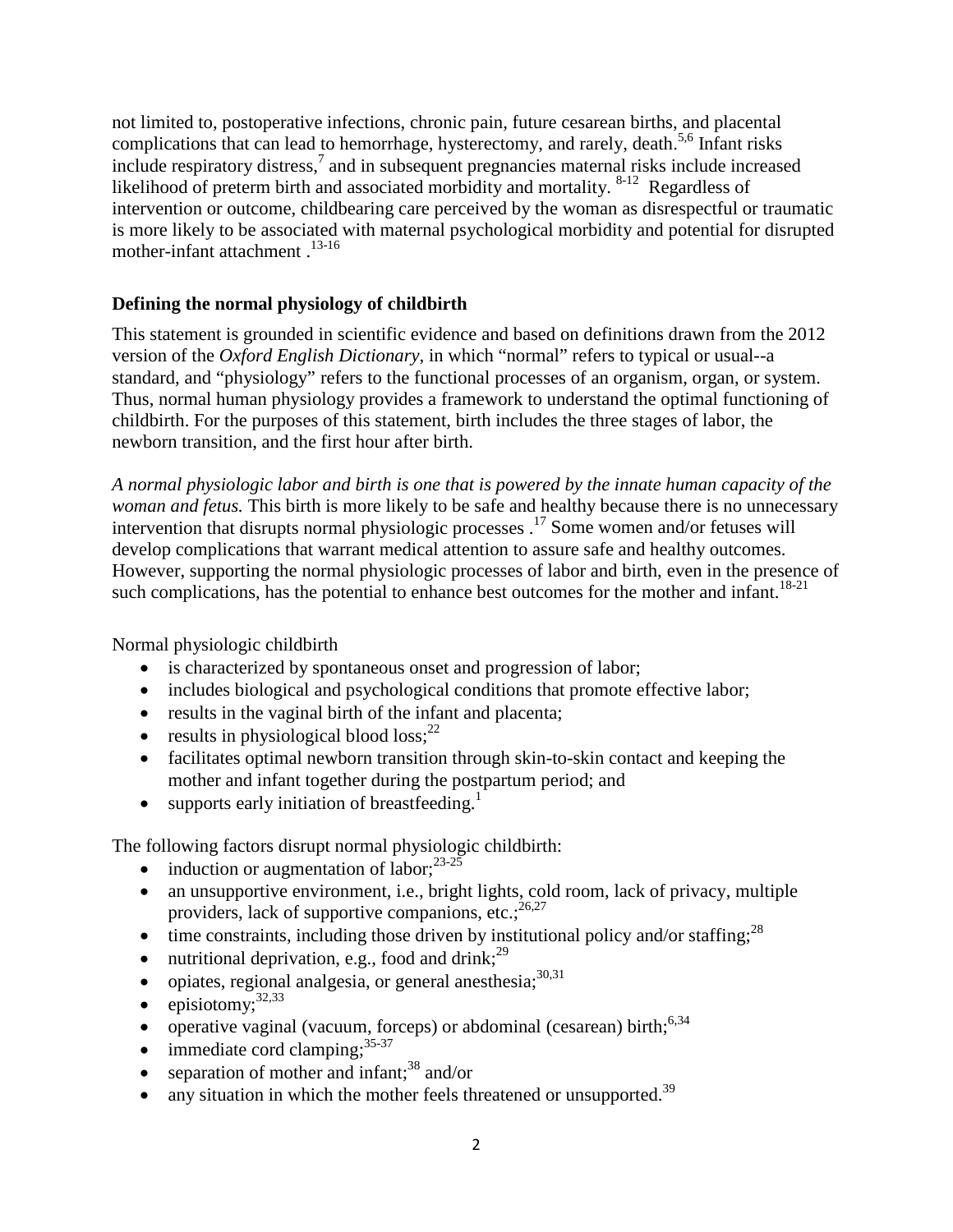### **The mechanisms and outcomes of physiologic childbirth**

Normal physiologic labor and birth has positive short- and long-term health implications for the mother and infant. Optimal physiologic function of the neuroendocrine system enhances the release of endogenous oxytocin and beneficial catecholamines in response to stress.<sup>40,41</sup> These hormones promote effective labor patterns and protective physiologic responses, including enhanced endorphin levels, facilitation of cardio-respiratory transition and thermoregulation of the newborn, successful lactation, and enhanced bonding behavior between the mother and infant. 38,42-44 When there is optimal physiologic functioning, women are less likely to require interventions to artificially augment labor, which can potentially interfere with their ability to cope with pain. 44-47 When labor progresses spontaneously there is a reduced likelihood of fetal compromise or need for instrumental/surgical intervention.<sup>48</sup>

For most women, the short-term benefits of normal physiologic birth include emerging from childbirth feeling physically and emotionally healthy and powerful as mothers. Their infants will benefit from the ability of their mothers to respond to their needs and from the lack of exposure to medications that can affect neurological behavior. Long-term outcomes include beneficial effects for the woman's physical and mental health and capacity to mother, enhanced infant growth and development, and potentially diminished incidence of chronic disease. 49-56 Together, these outcomes are beneficial to the family and society through enhanced family functioning and cost effective care. Importantly, a focus on these aspects of normal physiologic birth will help to change the current discourse on childbirth as an illness state where authority resides external to the woman to one of wellness in which women and clinicians share decisions and accountability. 57

### **Factors that influence normal physiologic childbirth**

There are multiple factors that influence the ability of a woman to give birth without intervention. These include the following:

For the woman:

- Her individual health status and physical fitness;
- Autonomy and self-determination in childbirth;<sup>58</sup>
- Personal knowledge and confidence about birth, including cultural beliefs, norms, and practices and education about the value of normal physiologic birth;<sup>59</sup>
- Fully informed, shared decision-making; and
- Access to health care systems, settings, and providers supportive of and skilled in normal physiologic birth. 60

For the clinician:

- Education, knowledge, competence, skill, and confidence in supporting physiologic labor and birth, including helping women cope with pain;
- Commitment to working with women through education to enhance their confidence in birth and diminish their fear of the process;
- Commitment to shared decision making; and
- Working within an infrastructure supportive of normal physiologic birth.<sup>60</sup>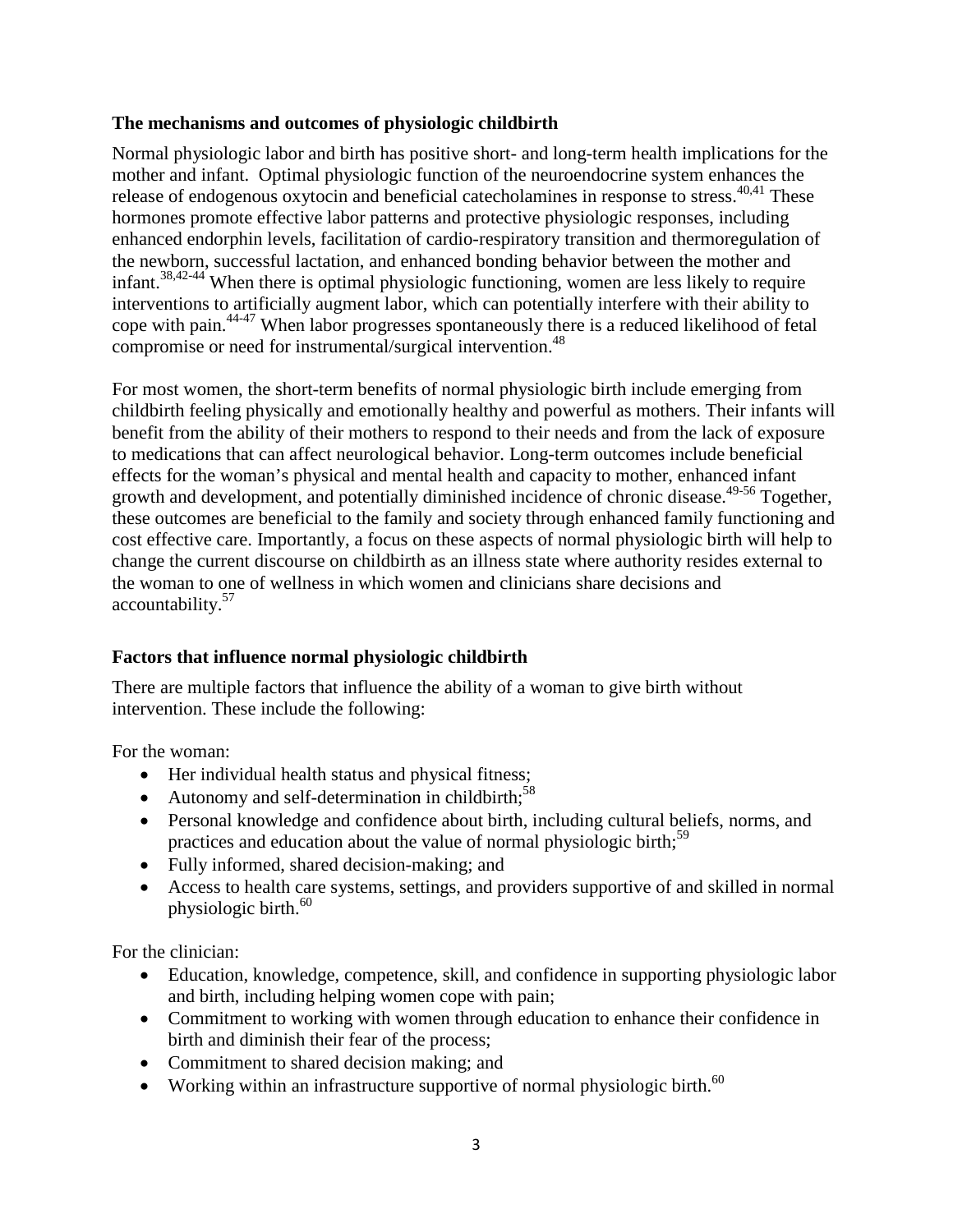For the birth setting and environment:

- Access to midwifery care for each woman;<sup>18</sup>
- Adequate time for shared decision making with freedom from coercion;
- No inductions or augmentations of labor without an evidence-based clinical indication;<sup>24</sup>
- Encouragement of nourishment (food and drink) during labor as the woman desires;<sup>61</sup>
- Freedom of movement in labor and the woman's choice of birth position;
- Intermittent auscultation of heart tones during labor unless continuous electronic monitoring is clinically indicated;<sup>62</sup>
- Maternity care providers skilled in non-pharmacologic methods for coping with labor pain for all women; 63
- Care that supports each woman's comfort, dignity, and privacy; and
- Respect for each woman's cultural needs.

## **Recommendations for policy, education, and research to promote normal physiologic childbirth include, but are not limited to, the following:**

- Introduction of policies into hospital settings to support normal physiologic birth;
- Comprehensive examination and dissemination of the evidence and care practices supportive of normal physiologic birth;
- Midwifery care as a key strategy to support normal physiologic birth
- Increasing the midwife workforce and enhancing regulations and funding strategies to support their practice;
- Competency-based, inter-disciplinary education programming for maternity health care clinicians and students on the application of care that promotes normal physiologic birth; and (see the Normal Birth Summit Statement)
- Development of a future research agenda on short and long-term effects of normal physiologic birth. $2,64$

Approved by the Boards of Directors of ACNM, MANA and NACPM, April 2012 Released May 14, 2012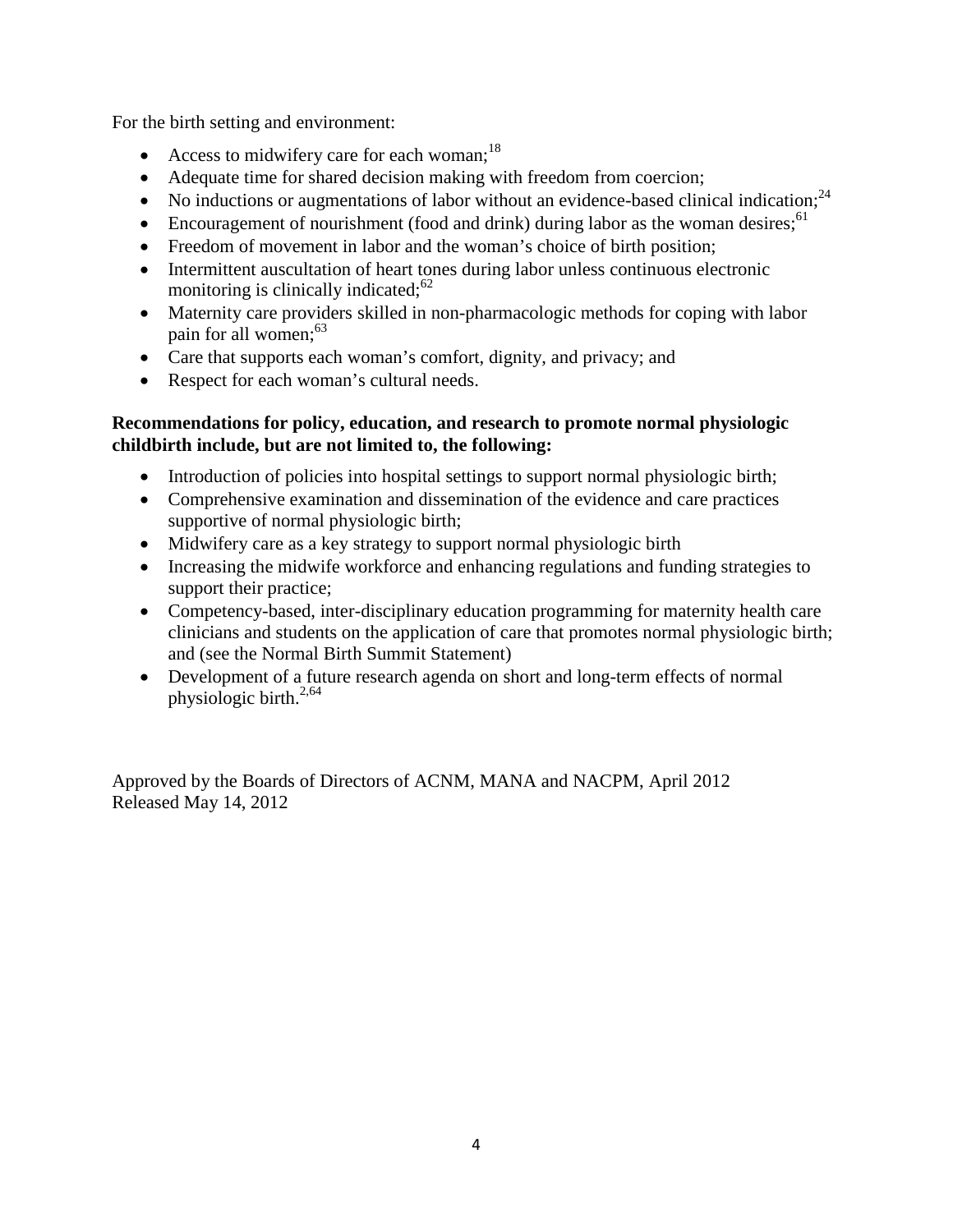#### **REFERENCES**

- 1. World Health Organization. *Care in Normal Birth: A Practical Guide*. World Health Organization; 1996.
- 2. Sakala C, Corry MP. Evidence-based maternity care: what it is and what it can achieve. New York, NY: Milbank Memorial Fund; 2008.
- 3. Declercq ER, Sakala C, Corry MP, et al. Listening to mothers II: Report of the Second National U.S. Survey of Women's Childbearing Experiences. New York: Childbirth Connection; 2006.
- 4. Martin JA, Hamilton BE, Ventura SJ, et al. Births: preliminary data for 2010. *Natl Vital Stat Rep*. 2011; 60(2):1-25.
- 5. Guise JM, Eden K, Emeis C, et al. Vaginal birth after cesarean: new insights. Evidence report/technology assessment no.191. Rockville, MD: Agency for Healthcare Research and Quality; 2010.
- 6. Koroukian SM. Relative risk of postpartum complications in the Ohio Medicaid population: vaginal versus cesarean delivery. *Med Care Res Rev*. 2004; 61(2):203-224.
- 7. Hansen AK, Wisborg K, Uldbjerg N, et al. Elective caesarean section and respiratory morbidity in the term and near-term neonate. *Acta Obstet Gynecol Scand*. 2007; 86(4):389-394.
- 8. Bager P, Wohlfahrt J, Westergaard T. Caesarean delivery and risk of atopy and allergic disease: meta-analyses. *Clin Exp Allergy.* 2008; 38(4):634-642.
- 9. Galyean AM, Lagrew DC, Bush MC, et al. Previous cesarean section and the risk of postpartum maternal complications and adverse neonatal outcomes in future pregnancies. *J Perinatol*. 2009; 29(11):726-730.
- 10. Kennare R, Tucker G, Heard A, et al. Risks of adverse outcomes in the next birth after a first cesarean delivery. *Obstet Gynecol*. 2007; 109(2 Pt 1):270-276.
- 11. Osborne C, Ecker JL, Gauvreau K, et al. First birth cesarean and risk of antepartum fetal death in a subsequent pregnancy. *J Midwifery Womens Health*. 2012; 57(1):12-17. doi:10.1111/j.1542-2011.2011.00142.x; 10.1111/j.1542-2011.2011.00142.x
- 12. Richter R, Bergmann RL, Dudenhausen JW. Previous caesarean or vaginal delivery: which mode is a greater risk of perinatal death at the second delivery? *Eur J Obstet Gynecol Reprod Biol*. 2006; 132(1):51-7.
- 13. Beck CT. Birth trauma: in the eye of the beholder. *Nurs Res.* 2004; 53(1):28-35.
- 14. Beck CT, Watson S. The impact of birth trauma on breastfeeding: a tale of two pathways. *Nurs Res.* 2008; 57(4):228-236.
- 15. Beck CT. The anniversary of birth trauma: failure to rescue. *Nurs Res*. 2006; 55(6): 381-390.
- 16. Beck CT. Post-traumatic stress disorder due to childbirth: the aftermath. *Nurs Res*, 2004; 53(4):216-224.
- 17. Romano AM, Lothian JA. Promoting, protecting, and supporting normal birth: A look at the evidence. *J Obstet Gynecol Neonatal Nurs.* 2008; 37(1):94-105. doi:10.1111/j.1552-6909.2007.00210.x
- 18. Hatem M, Sandall J, Devane D, et al. Midwife-led versus other models of care for childbearing women. *[Cochrane Database Syst Rev.](http://www.ncbi.nlm.nih.gov/pubmed/18843666)* 2008; Oct 8(4):CD004667.
- 19. Cragin L, Kennedy HP. Linking obstetric and midwifery practice with optimal outcomes. *J Obstet Gynecol Neonatal Nurs*. 2006; 35(6):779-785.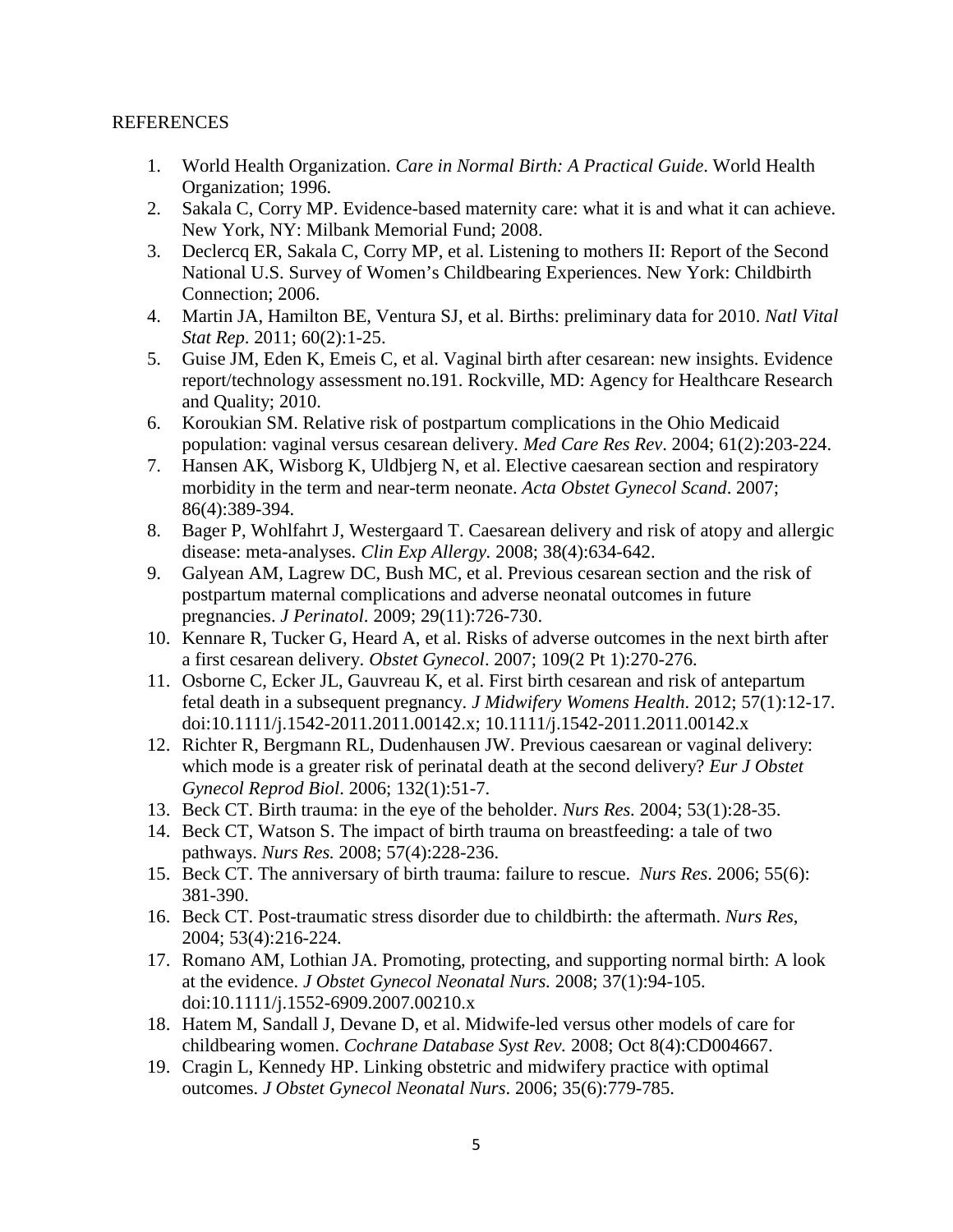- 20. Murphy PA, Fullerton JT. Development of the optimality index as a new approach to evaluating outcomes of maternity care. *J Obstet Gynecol Neonatal Nurs*. 2006; 35(6):770-778.
- 21. Low LK, Seng JS, Miller JM. Use of the optimality index-United States in perinatal clinical research: a validation study. *J Midwifery Womens Health*. 2008; 53(4):302-309.
- 22. Dixon L, Fullerton JT, Begley C, et al. Systematic review: the clinical effectiveness of physiological (expectant) management of the third stage of labor following a physiological labor and birth. Int J Childbirth. 2011; 1(3):179-195.
- 23. Clark SL, Simpson KR, Knox GE, et al. Oxytocin: new perspectives on an old drug. *Am J Obstet Gynecol*. 2009; 200(1):35.e1-35.e6.
- 24. Mozurkewich E, Chilimigras JL, Berman DR, et al. Methods of induction of labour: a systematic review. *BMC Pregnancy Childbirth*. 2011; 11(84):1-19.
- 25. Smyth RM, Alldred SK, Markham C. Amniotomy for shortening spontaneous labour. *Cochrane Database Syst Rev*. 2007; Oct 17(4):CD006167.
- 26. Hodnett, ED, Downe, S, Walsh, D, et al. Alternative versus conventional institutional settings for birth. *Cochrane Database Syst Rev*. 2010; Sep (9):CD000012.
- 27. Hodnett ED, Gates S, Hofmeyr, GJ, et al. Continuous support for women during childbirth. *Cochrane Database Syst Rev*. 2011; Feb 16(2):CD003766.
- 28. Zhang J, Troendle J, Reddy UM, et al. Contemporary cesarean delivery practice in the United States. *Am J Obstet Gynecol.* 2010; 203(4):326.e1-326.e10. doi:10.1016/j.ajog.2010.06.058
- 29. Singata M, Tranmer J, Gyte GM. Restricting oral fluid and food intake during labour. *Cochrane Database Syst Rev*. 2010; Jan 20(1):CD003930.
- 30. Bricker L, Lavender T. Parenteral opioids for labor pain relief: a systematic review. *Am J Obstet Gynecol*. 2002; 186(Suppl 5):S94-109.
- 31. Anim-Somuah M, Smyth RM, Jones L. Epidural versus non-epidural or no analgesia in labour. *Cochrane Database Syst Rev.* 2011; Dec 7(12):CD000331.
- 32. Carroli, G., & Mignini, L. Episiotomy for vaginal birth. *Cochrane Database Syst Rev*. 2009; Jan 21(1):CD000081.
- 33. Viswanathan M, Hartmann K, Palmieri R, et al. *The Use of Episiotomy in Obstetrical Care: A Systematic Review*. Evidence reports/technology assessments, No. 112. Rockville,MD: Agency for Healthcare Research and Quality; 2005.
- 34. Demissie K, Rhoads GG, Smulian JC, et al. Operative vaginal delivery and neonatal and infant adverse outcomes: population based retrospective analysis. *BMJ*. 2004;329(7456):24-29.
- 35. Hutton EK, Hassan ES. Late vs early clamping of the umbilical cord in full-term neonates: systematic review and meta-analysis of controlled trials. *JAMA*. 2007;297(11):1241-1252.
- 36. Erickson-Owens DA, Mercer JS, Oh W. Umbilical cord milking in term infants delivered by cesarean section: a randomized controlled trial. *J Perinatol*. 2011; Nov 17. doi: 10.1038/jp.2011.159. [Epub ahead of print]
- 37. Mercer JS, Vohr BR, Erickson-Owens DA, et al. Seven-month developmental outcomes of very low birth weight infants enrolled in a randomized controlled trial of delayed versus immediate cord clamping. *J Perinatol*. 2010;30(1):11-16.
- 38. Moore E, Anderson G, Bergman N. Early skin-to-skin contact for mothers and their healthy newborn infants. *Cochrane Database Syst Rev*. 2007;Jul 18(3):CD003519.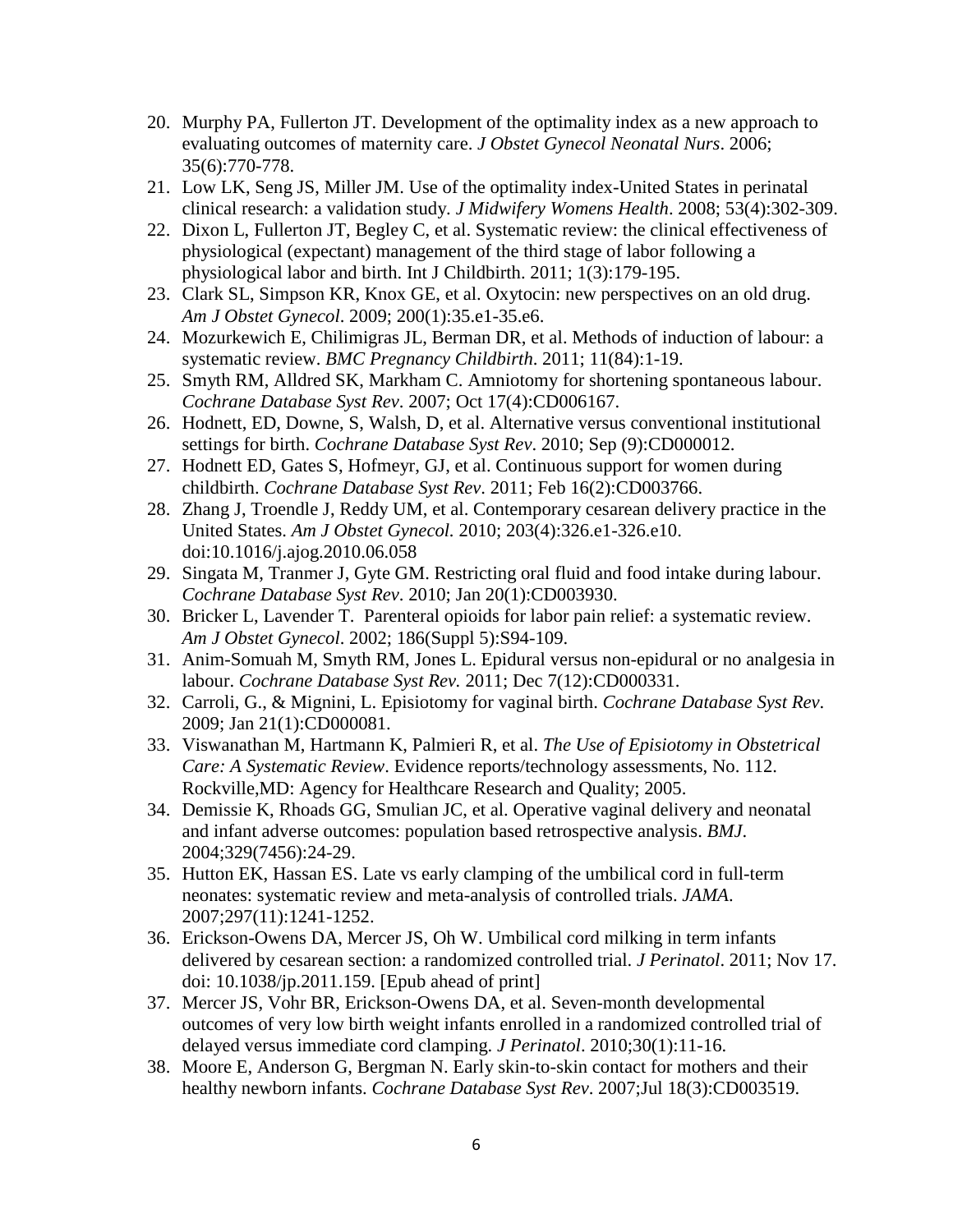- 39. Beck CT. Birth trauma and its sequelae. *J Trauma Dissociation* . 2009;10(2), 189-203.
- 40. Bacigalupo G, Riese S, Rosendahl H, et al. (1990). Quantitative relationships between pain intensities during labor and beta-endorphin and cortisol concentrations in plasma decline of the hormone concentrations in the early postpartum period. *J Perinat Med.* 1990;18(4):289-296.
- 41. Hoffman DI, Abboud TK, Haase HR, et al. Plasma beta-endorphin concentrations prior to and during pregnancy, in labor, and after delivery. *Am J Obstet Gynecol*. 1984;150(5 Pt 1):492-496.
- 42. Fourer M. Creating birth space to enable undisturbed birth. In Fahy K, Fourer M, Hastie, C, eds. *Birth Territory and Midwifery Guardianship. Theory for Practice, Education and Research*. New York, NY: Elsevier; 2008:57-77.
- 43. Unväs-Moberg K. *The Oxytocin Factor. Tapping the Hormone of Calm, Love, and Healing*. Cambridge, MA: Da Capo Press; 2003.
- 44. Taylor S, Klein L, Lewis B, et al. Biobehavioural responses to stress in females: tendand-befriend, not fight-or-flight. *Psychological Rev.* 2000;107:411-429.
- 45. Neal JL, Lowe NK, Patrick TE, et al. What is the slowest-yet-normal cervical dilation rate among nulliparous women with spontaneous labor onset? *J Obstet Gynecol Neonatal Nurs*. 2010;39(4):361-9.
- 46. Lowe NK. The nature of labor pain. *Am J Obstet Gynecol*. 2002;186(5 Suppl Nature):S16-S24.
- 47. Simkin P, Bolding A. (2004) Update on nonpharmacologic approaches to relieve labor pain and prevent suffering. *J Midwifery Womens Health*. 2004;49:489-504.
- 48. Dunne C, Da Silva O, Schmidt G, et al. Outcomes of elective labour induction and elective caesarean section in low-risk pregnancies between 37 and 41 weeks' gestation. *JOGC.* 2009;31(12):1124-1130.
- 49. Cardwell CR, Stene LC, Joner G, et al. Caesarean section is associated with an increased risk of childhood-onset type 1 diabetes mellitus: a meta-analysis of observational studies. *Diabetologia.* 2008;51:726-735.
- 50. Schlinzig T, Johansson S, Gunnar A, et al. Epigenetic modulation at birth altered DNA-methylation in white blood cells after caesarean section. *Acta Paediatr.* 2009;98: 1096-1099.
- 51. Toyokawa S, Uddin M, Koenen KC, et al. How does the social environment "get into the mind"? Epigenetics at the intersection of social and psychiatric epidemiology. *Soc Sci Med.* 2012;74:67-74.
- 52. Heim C, Binder EB. Current research trends in early life stress and depression: review of human studies on sensitive periods, gene-environment interactions, and epigenetics. *Exp Neurol.* 2012;233(1):102 -111.
- 53. Maghzi AH, Etemadifar M., Heshmat-Ghahdarijani K, et al. Delivery may increase the risk of multiple sclerosis. *Mult Scler.* 2012;18(4):468-471.
- 54. Xu XF, Du LZ. Epigenetics in neonatal diseases. *Chin Med J.* 2010;123(20):2948- 2954.
- 55. Hyde M, Mostyn A, Modi N, et al. The health implications of birth by caesarean section. *Biol Rev.* 2012;87(1), 229 -243.
- 56. Kapellou O. Effect of caesarean section on brain maturation. *Acta paediatr*. 2011;100(11):1416 -1422.